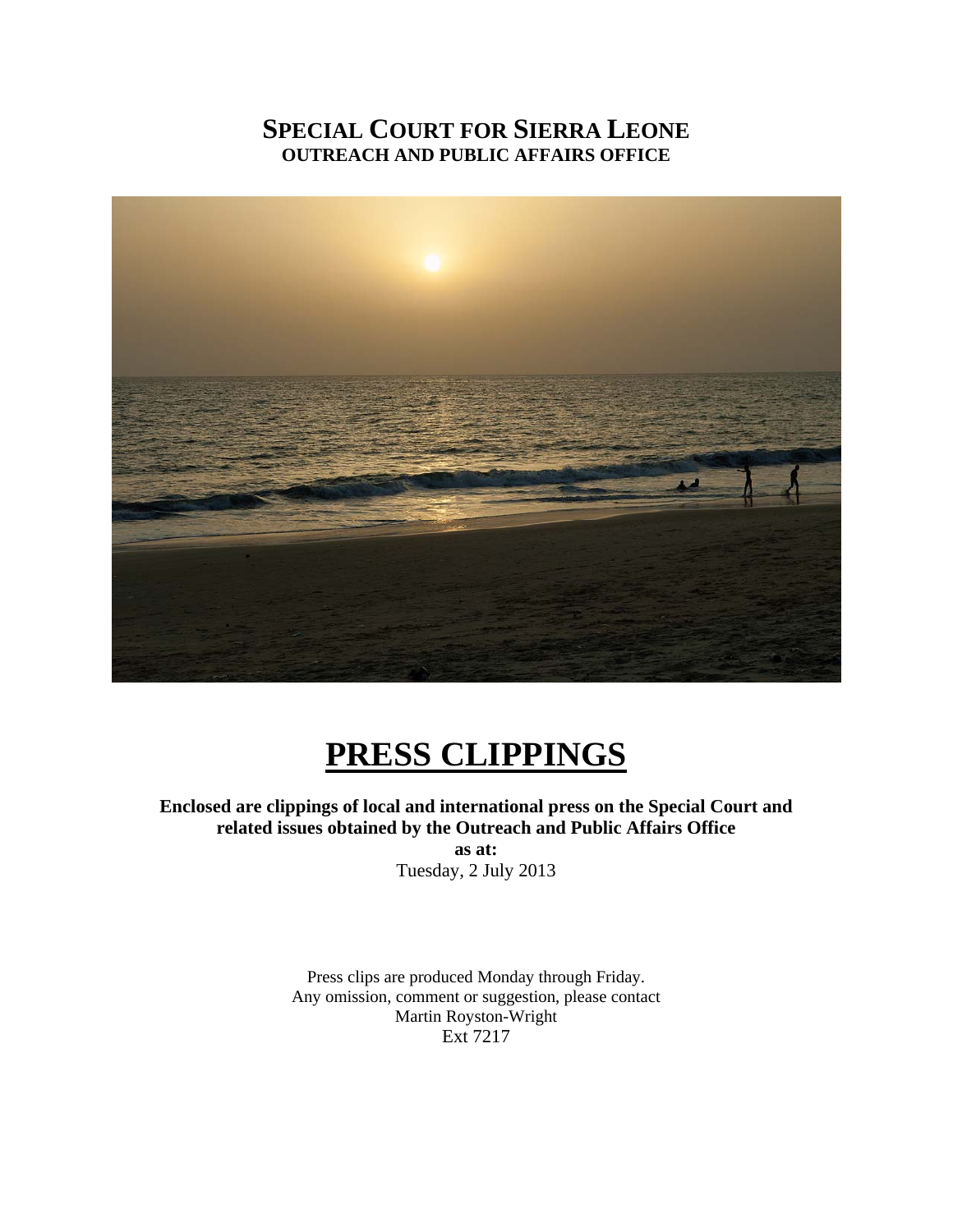| <b>International News</b>                                                             |             |
|---------------------------------------------------------------------------------------|-------------|
| Top 100: The Most Influential People in Armed Violence Reduction / AOAV               | Page 3      |
| Liberian Women's War Wounds Fester, 10 Years On / mysinchew.com                       | Pages 4-5   |
| An American Judge Accused of Setting War Criminals Free / Worldcrunch.com             | Pages 6-7   |
| Chad's Former Leader Charged in Senegal Over Alleged War Crimes / Wall Street Journal | Pages 8-9   |
| Remarks By President Obama and President Zuma / White House                           | Pages 10-11 |
|                                                                                       |             |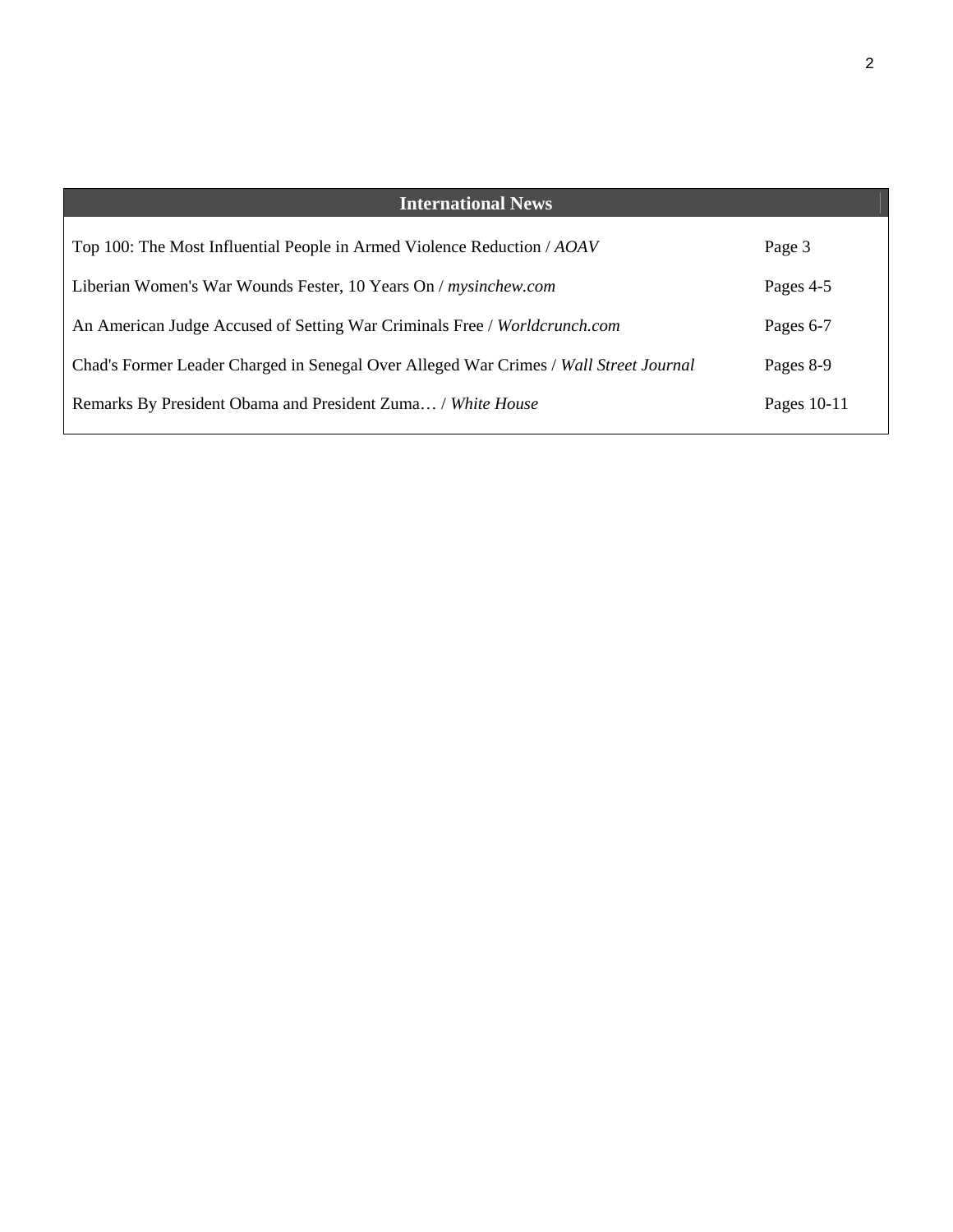# Action on Armed Violence

Friday, 28 June 2013 http://aoav.org.uk/2013/top-100-the-most-influential-people-in-the-world-of-armed-violence/

#### **Top 100: The most influential people in armed violence reduction**

In 2011, at least 526,000 people died violent deaths around the world. Over three-quarters of these occurred in non-conflict settings. A wide range of people around the globe are working to change this depressing reality. But who are these men and women who have dedicated their lives to making the world a safer place? Members of AOAV staff have come together to select 100 people who are outstanding examples of those trying to change the world for the better.

-SNIP-



Brenda Hollis – Prosecutor for the Special Court for Sierra Leone

Brenda Hollis is Prosecutor for the Special Court for Sierra Leone, a court set up jointly between the UN and the Government of Sierra Leone to prosecute those most responsible for crimes committed during the civil war. In 2012 Charles Taylor became the first Head of State to be convicted for his part in war crimes. The tribune is also notable for the role of the Government of Sierra Leone, who specifically asked the UN for help in trying those responsible.

Twitter: @specialcourt

-SNIP-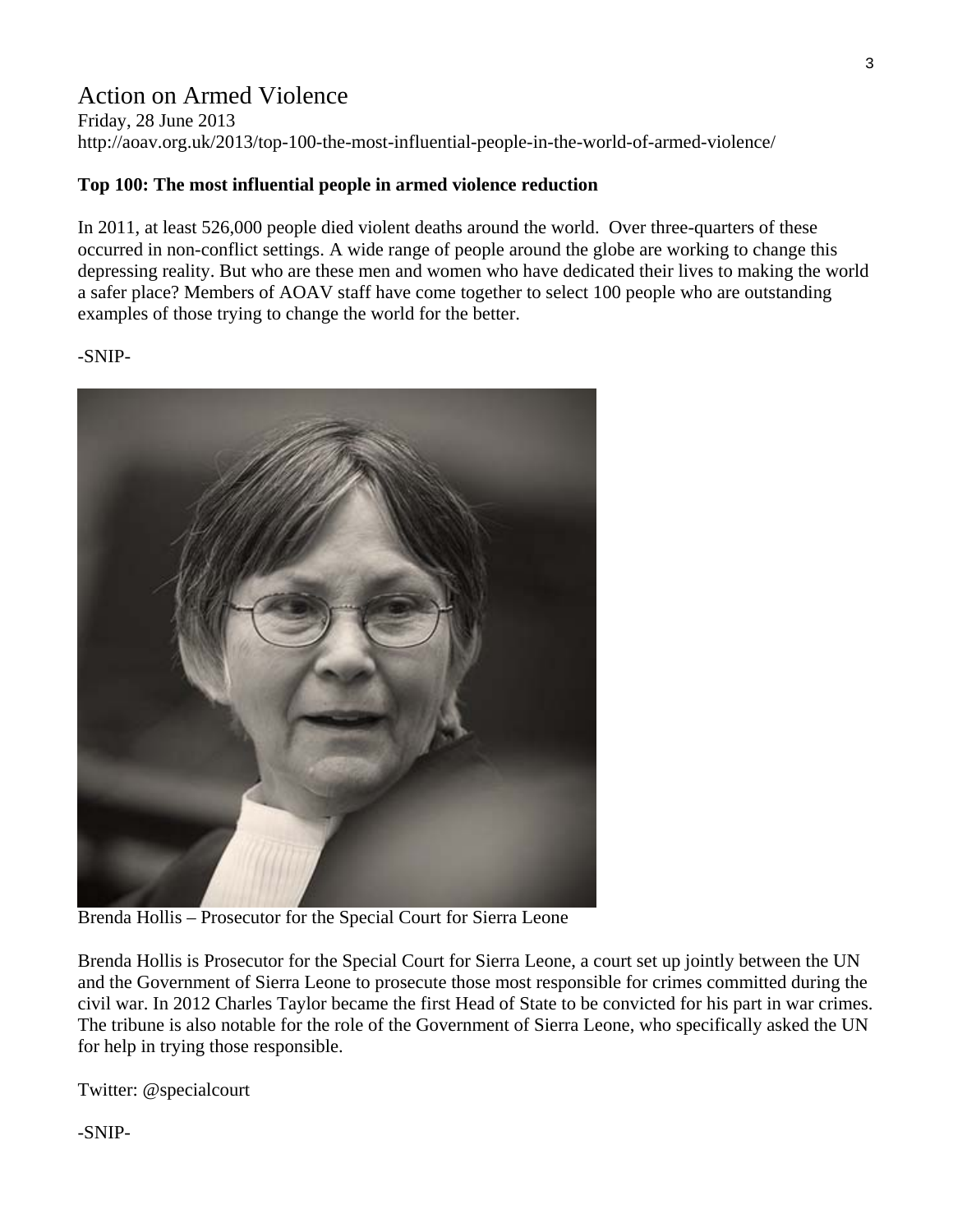## **mysinchew.com**

Monday, 1 July 2013

#### **Liberian women's war wounds fester, 10 years on**

#### by Zoom Dosso

MONROVIA, July 1, 2013 (AFP) - It is over a week since Ruth Flomo was last able to walk, the bullet lodged in her leg an agonising reminder of the terror of being shot in crossfire during Liberia's bloody civil war 10 years ago.



Flomo, then just a teenager, was caught in an exchange of fire between the rebel Liberians United for Reconciliation and Democracy and troops loyal to ex-president Charles Taylor as the conflict was nearing an end in 2003.

"I am living with a bullet in me," the 28-year-old said, her voice gentle and supplicating, as she held the back of her scarred thigh while resting in an armchair at her home in the Liberian capital, Monrovia.

"We were fleeing when a stray bullet penetrated my right

leg. I was rushed to the hospital where doctors conducted an x-ray and said that the bullet that pierced my leg was still in my flesh and was just an inch away from my bone."

The medics in the Monrovia hospital were ill-equipped to deal with gunshot wounds and had to discharge Flomo in the hope that the bullet would work its own way out. Ten years later, it regularly causes her serious pain.



"After a week in the hospital I was discharged and sent home. I was advised to keep taking antibiotics, ampicillin or penicillin, with the hope that the (bullet) would have come out but to this date it is still in me.

"Every now and then I feel pain in my leg and my entire body. I don't have the money to go to hospital to remove it. I do not have the means of paying the bill," she told AFP.

Deep psychological and physical wounds remain in

Liberia after two back-to-back civil wars which ran from 1989 to 2003 and left a quarter of a million people dead.

Numerous rebel factions raped, maimed and killed, some making use of drugged-up child soldiers, and deep ethnic rivalries and bitterness remain across the west African nation of four million people.

There is no official figure for people living with poorly-treated gunshot and explosives wounds but charities estimate that Flomo is among 5,000 women and children coping with the pain of shrapnel they cannot afford to have removed.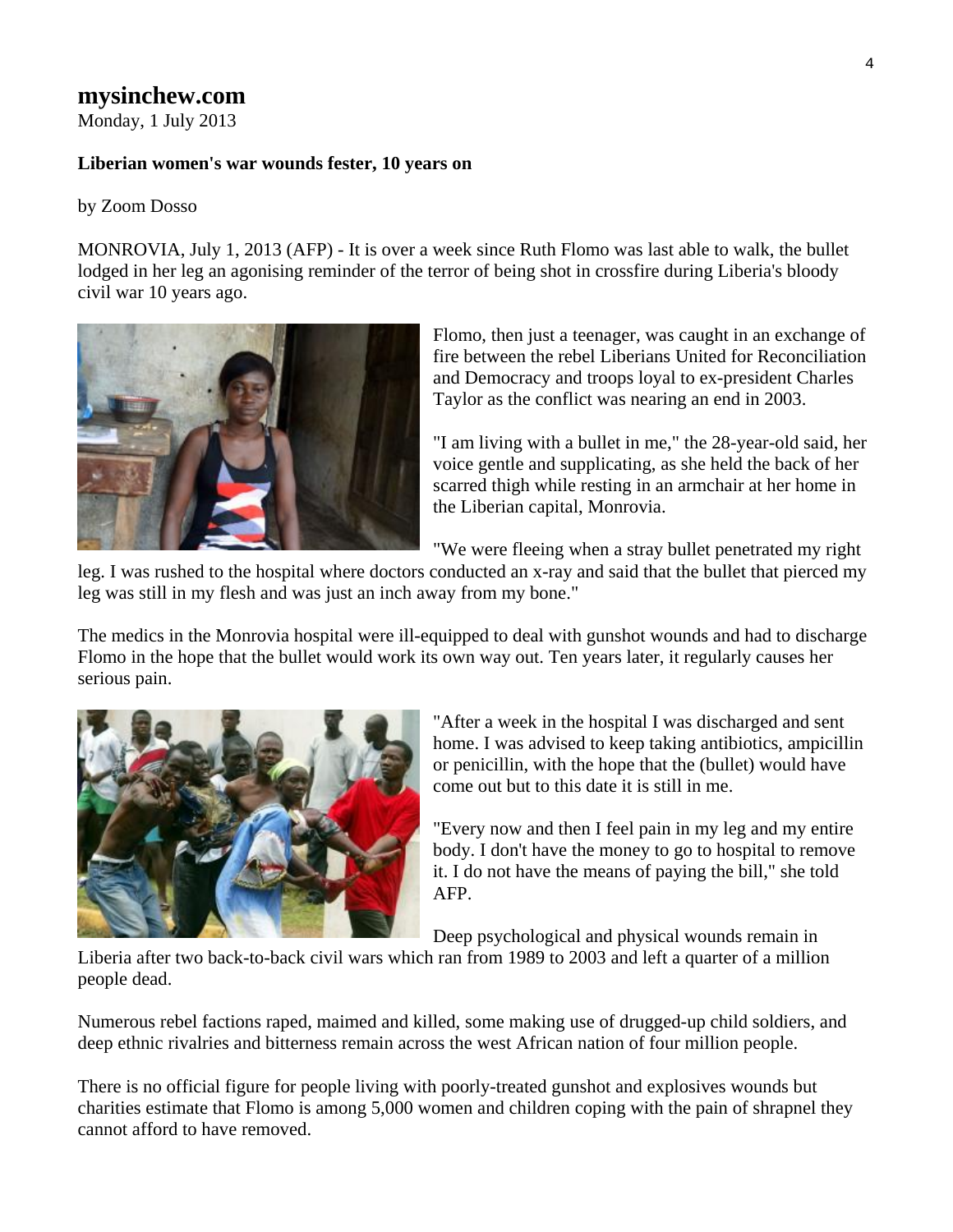'They did not pick up arms. They did not fight war'

Miatta Gayflor was just 12 when a bomb exploded near her as she fled a gun battle between government troops and rebels in Monrovia, sending white-hot shrapnel searing into her buttocks.

"It is sometimes difficult for me to sit. I feel rotten pain in my buttocks for at least a week every two months. The only treatment I can afford is a painkiller," the 23-year-old told AFP, breaking into sobs.

"I was not armed, my mother did not have weapons and we were only running for our lives and that is the crime we committed. I can still remember my mother holding me in her arms crying for help while I was bleeding," Gayflor said.

She and thousands like her have formed a Liberian branch of the Association of Disabled Females International to demand compensation from the government for their suffering.

"The association is about only women and children because we did not pick up arms to fight. We were harmless but we suffered most," the group's executive director, Meima Hoff, told AFP.

"We have been going from office to office to cry for help but no one has come to our rescue."

A glance at the group's membership provides a gruesome snapshot of the privations women suffered during the civil wars, with many of the activists made blind, missing limbs or suffering mental or neurological disorders.

A Truth and Reconciliation Commission (TRC)was set up by President Ellen Johnson Sirleaf to probe war crimes and rights abuses between 1979 and 2003, and particularly during the brutal conflicts that raged in 1989-96 and 1999-2003.

The commission said a compensation scheme should be set up alongside a war crimes court to prosecute eight ex-warlords for alleged crimes against humanity but the government is yet to implement the recommendations.

Ten years after the war, no money has been made available and the only Liberian to face trial is Charles Taylor, and that was for his role in neighbouring Sierra Leone's civil conflict, not that in his own country.

The former leader is appealing a 50-year prison sentence handed down in April last year for supporting rebels in Sierra Leone in exchange for blood diamonds during a civil war that claimed 120,000 lives between 1991 and 2001.

"It is time for all of us to fight for our rights... especially women that were made disabled because of the war. We have lots of women and children that are disabled as a result of the war in Liberia," Hoff added.

"They did not pick up arms. They did not fight war. Out of wickedness, they were made victims of the war. You see in Sierra Leone they have got their reparation. This was part of their reconciliation process.

"But since the TRC process ended in Liberia, the government has not opened that chapter. It is time for us to demand reparation for war-made victims in the country."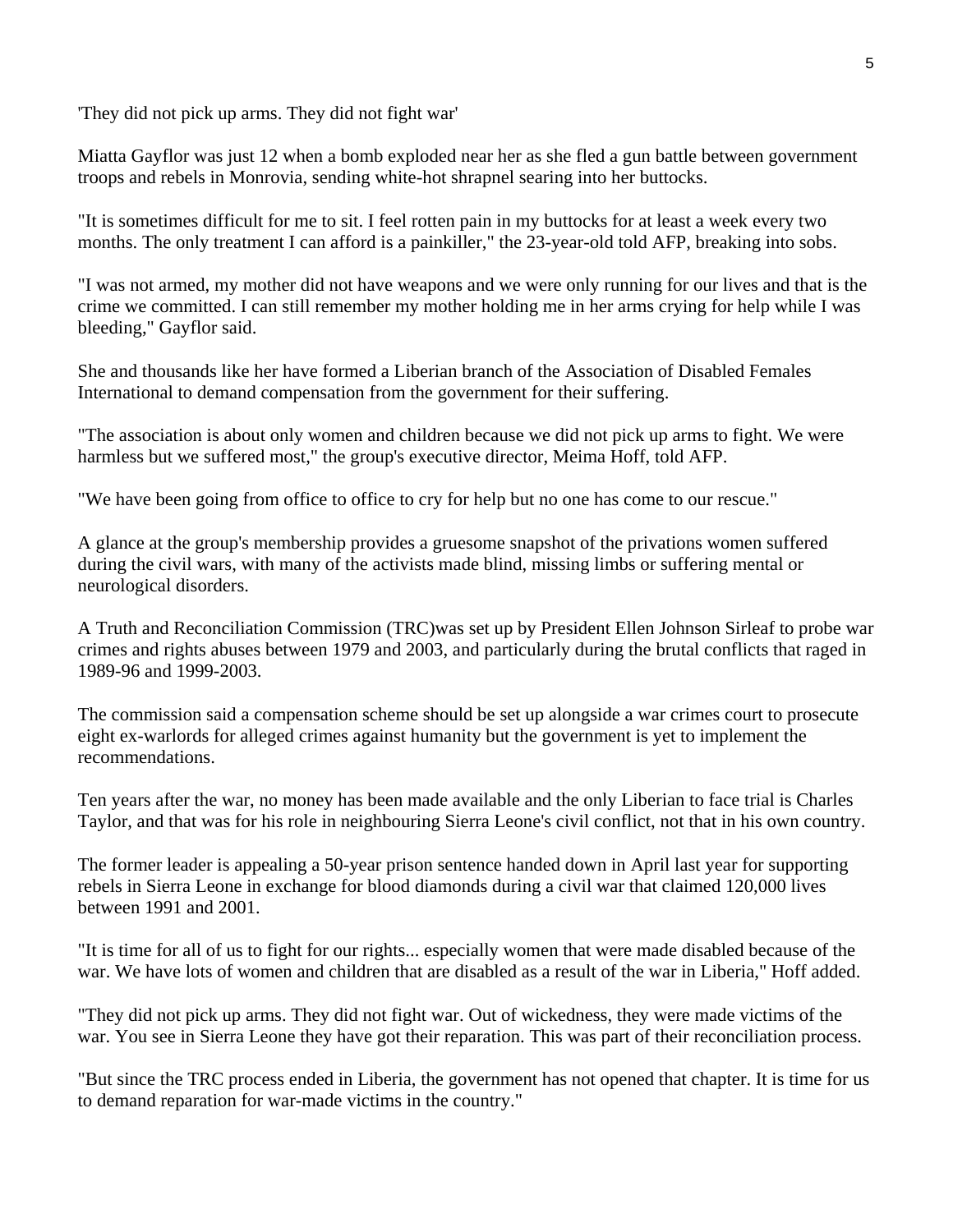#### Worldcrunch.com Monday, 1 July 2013

#### **An American Judge Accused Of Setting War Criminals Free**

After a string of acquittals by the International Criminal Tribunal for the former Yugoslavia, some accuse Judge Theodor Meron, a Polish-born American citizen, of having a political agenda. An American Judge Accused Of Setting War Criminals Free



Meron has been the head of the International Criminal Tribunal for the former Yugoslavia since 2011 - (ICTY) By Luis Lema LE TEMPS/Worldcrunch

THE HAGUE - Is the authority of international justice going wobbly?

The International Criminal Tribunal for the former Yugoslavia (ICTY), the body responsible for trying those accused of the most atrocious crimes committed in the 1990s, has delivered several judgments recently that surprised some of its closest observers.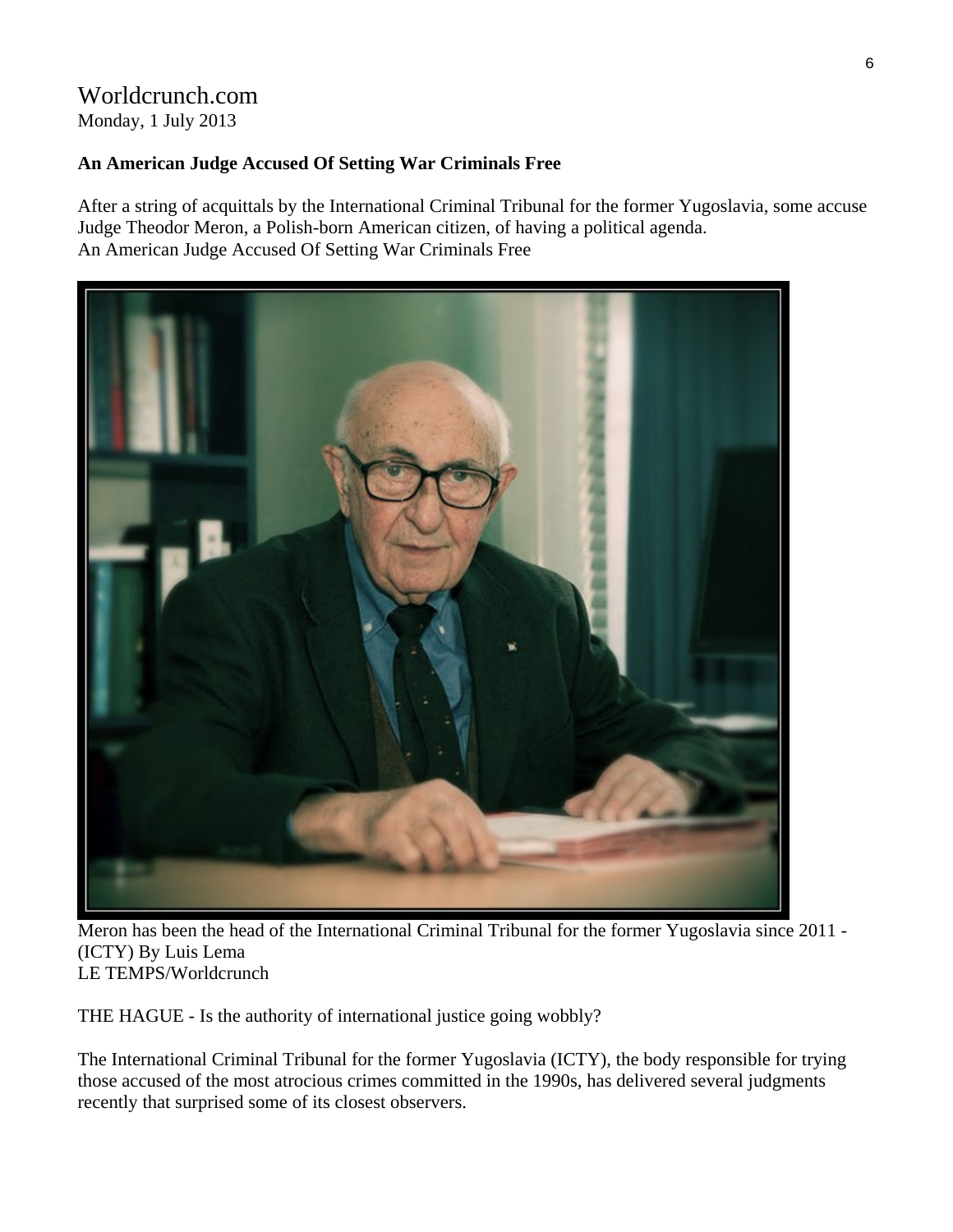Over the course of a few months, six senior civil and military officials were set free, in apparent total disregard of the current legislation. Now criticism is starting to boil over, with one person is the center of attention: the ICTY presiding judge, Theodor Meron, who previously had served as Israel's ambassador to Canada and to the United Nations offices in Geneva, before emigrating to the United States, where he became a citizen and eventually a top legal advisor to the State Department.

A few days ago, Danish ICTY judge Frederik Harhoff dropped a bombshell. Following recent decisions to acquit Croatian generals, one commander and a few former Serbian intelligence chiefs, Harhoff expressed concern in what was supposed to be a confidential letter that direct pressure was being applied on the court by top Israeli and US military staff.

The recent verdicts had something in common: they absolve representatives and officers as long as they did not show "direct intent" in the crimes they committed. The Tribunal used to insist on the notion of "joint criminal enterprise" so as to take into account the people of the highest ranks. Now it appears to be focusing on simple underlings.

Meron applied the same "philosophy" in the Rwandan Tribunal in which he is the presiding judge in the appeals process. In February, two former Rwandan ministers were let go on appeal, after having been previously sentenced to 30 years of jail for participating in the carrying out of the Tutsi genocide.

According to multiple sources, Meron, 84, doesn't hesitate to highlight the fact that he is American in order to convince some colleagues looking, for instance, to get reappointed.

Other judges had previously noted their discomfort with Meron's approach, with one calling his juridical reasoning "grotesque."

This is not the first time that Meron has been directly accused of actively mixing politics with his role as judge. A document recently unveiled by Wikileaks describes a conversation in 2003 between the judge and an American ambassador: Pierre-Richard Prosper. At the time, Swiss magistrate Carla Del Ponte was presiding at the ICTY. Meron, who didn't like the way she worked, relied on the ambassador to make sure Carla Del Ponte was not renewed at the ICTY.

It is clearly specified in the tribunal statutes that it must act independently. Reaching for political support is contrary to the most elementary principles that make the system work. This is an "absolutely unacceptable" method, claims specialist Jon Heller on the legal website Opinio Juris.

Human rights activists have penned a letter of outrage addressed to UN Secretary General Ban Ki-moon. Within this tribunal, created by the UN Security Council, there is no legislation to indict Theodor Meron. "In the right historical context, we would have eliminated this blind spot of immunity. But now we're trying to make that change," says Florence Hartmann, former spokeswoman for Carla Del Ponte.

Hartmann says the surprising acquittals in the Balkans undermine any chance of reconciliation. But it is also a blow for the overall standing of international law itself: "If it's impossible to sentence the people responsible in the hierarchy, we sabotage the Geneva Conventions," she says.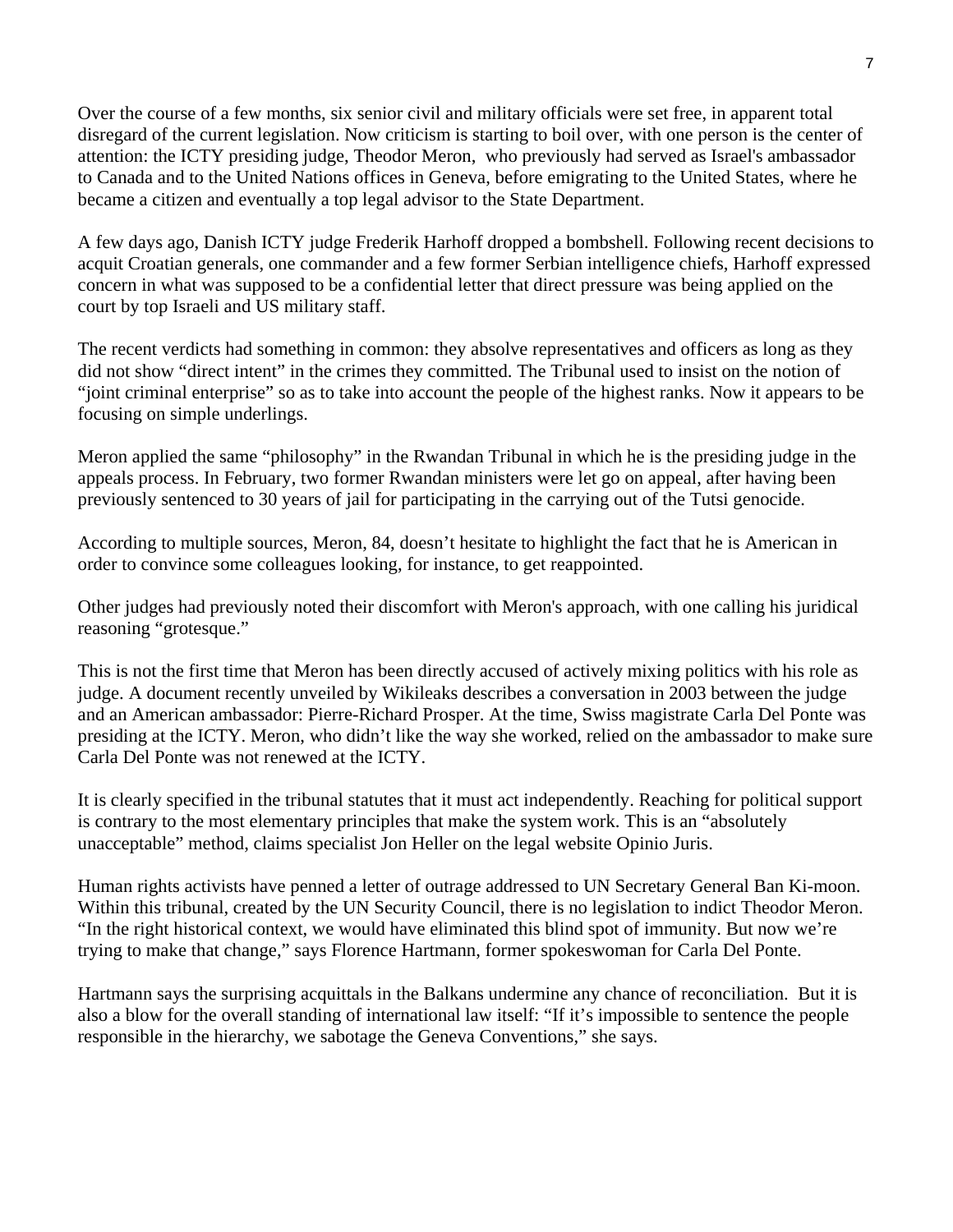## The Wall Street Journal Monday, 1 July 2013

#### **Chad's Former Leader Charged in Senegal Over Alleged War Crimes**

Hissene Habre Lived Freely in Senegal for 22 Years Before Being Detained for Trial

#### By DREW HINSHAW

DAKAR, Senegal—Senegalese prosecutors lodged charges of war crimes, torture and crimes against humanity against the former ruler of Chad, Hissene Habre, the latest African leader facing trial for alleged abuses during his time in power.

Mr. Habre has been detained and faces up to 30 years in prison if convicted, Senegal's Attorney-General El Hadj Mbacké Fall told reporters on Monday. Prosecutors say the former Chadian leader's tightly managed Secret Service killed up to 40,000 people in his 1982-90 rule.

Mr. Habre is being tried by a Senegalese court, authorized by the African Union, the first time an African head of state will be tried solely within the judicial system of another African state.

"All this is false," Mr. Habre's lawyer El Hadji Diouf said, asserting his client's innocence. Mr. Diouf called the trial a witch hunt by the government that toppled Mr. Habre.

In recent years, lawyers for international courts have succeeded in extraditing African leaders from Liberia, Ivory Coast and the Democratic Republic of the Congo. Yet for 22 years, Mr. Habre lived freely in a two-story villa in this seaside capital, according to neighbors.

"For 22 years, we've been chasing this case," said Clément Abaifouta, a former Chadian prisoner. who spent four years during the Habre era crammed into a small, dirt-floored cell. Speaking via telephone, he recalled digging hundreds of graves of fellow prisoners, whom he said guards shot, starved and tortured to death.

In charging Mr. Habre, Senegal is breaking new legal ground in Africa. The Hague-based, International Criminal Court has prosecuted former African leaders. But Mr. Habre's case offers a test of whether Africa's own judges can handle a similar task.

A special court in The Hague sentenced Liberian President Charles Taylor for aiding and abetting war crimes. And the ICC is pressing similar charges against Ivory Coast's President Laurent Gbagbo and Democratic Republic of the Congo warlord Bosco Ntaganda, both of whom are in custody and say they weren't directly responsible for their followers' actions. The court has also brought charges of crimes against humanity against Kenya's recently elected President Uhuru Kenyatta, allegedly for inciting election-related violence in 2007, a charge Mr. Kenyatta, who remains free and rules in Kenya, denies.

Allegations against stretch back decades. After seizing control in 1982, Mr. Habre, a Paris-educated son of a shepherd, became a Cold War ally to the U.S., which gave him \$25 million in military aid, according to a 1998 congressional report. The aid included missiles, grenade launchers, rifles, and three 3-130a cargo planes, the report said.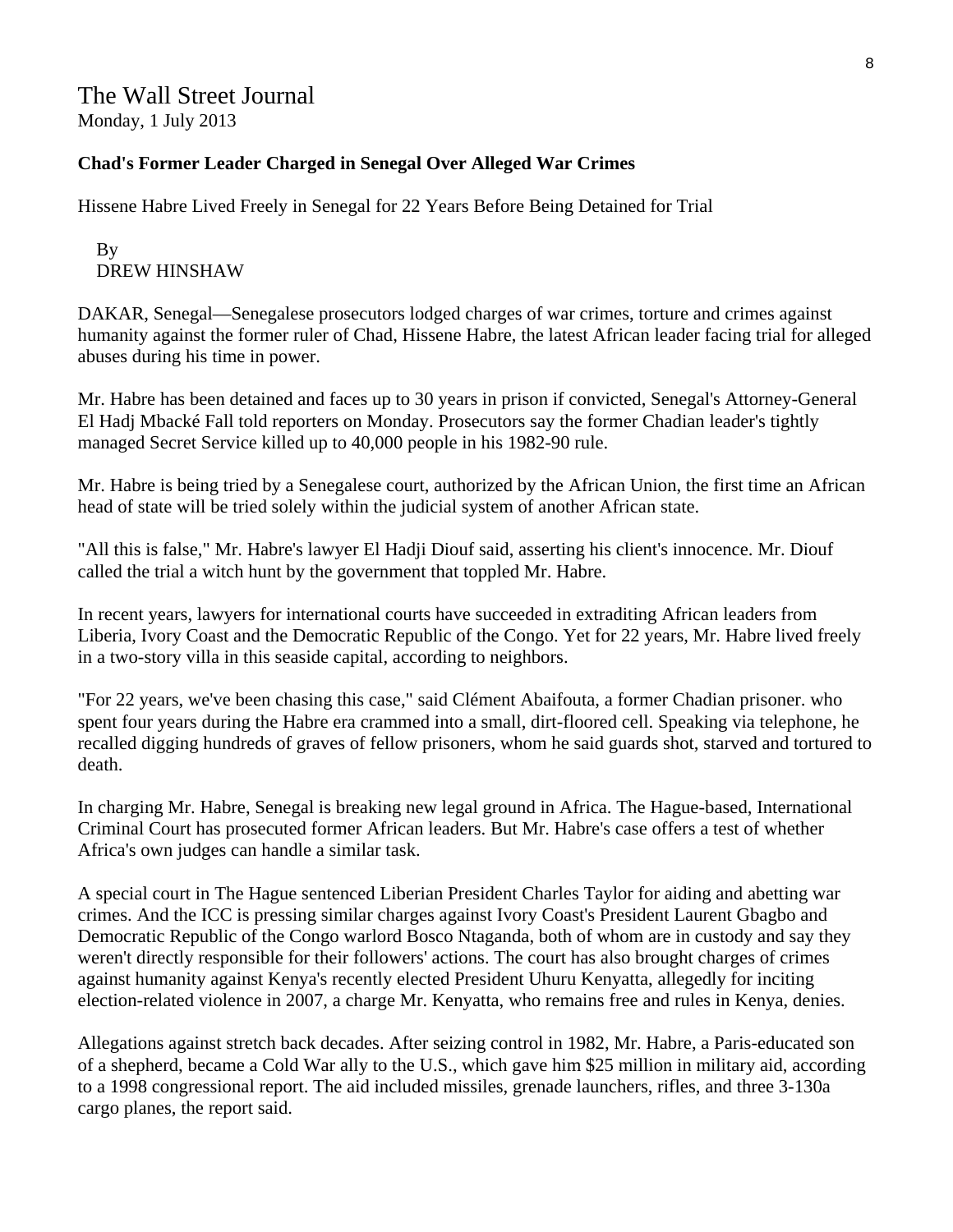Later, he turned on his rivals in Chad, said prosecutors, victims and Chad's 1992 Truth Commission. His Documentation and Security Directorate allegedly killed up to 40,000 people, reporting activities in daily portfolios delivered to the president by his nephew, according to the Truth Commission. The nephew didn't respond to the truth commission.

At nights, police rounded up political enemies or ordinary people from rival ethnic groups. Those who weren't summarily shot, largely died in jail of disease and starvation, the Truth Commission said. Mr. Habre's lawyer denied those allegations.

In 1990, a rebel army moved into Chad's capital and forced Mr. Habre to flee to Senegal, where Human Rights Watch alleges he used stolen government funds to purchase political protection for himself. Mr. Habre's lawyer also denied those claims.

A Senegalese court indicted Mr. Habre in 2000, but a judge threw the case out, saying it didn't have jurisdiction. Victims turned to Belgium, which agreed to try him, but Senegal refused to extradite an African leader to Europe.

Victims then took the case to the African Union, which ordered Senegal to hold a special tribunal for Mr. Habre. But Senegal demanded an exorbitant \$100 million to fund the trial. Senegal's stance shifted after last year's election brought the less anti-Western opposition to power. It then agreed to hold the trial at a fraction of the previously demanded costs.

Meantime, President Barack Obama met Thursday with judges here, pressing Senegal to move forward with the trial.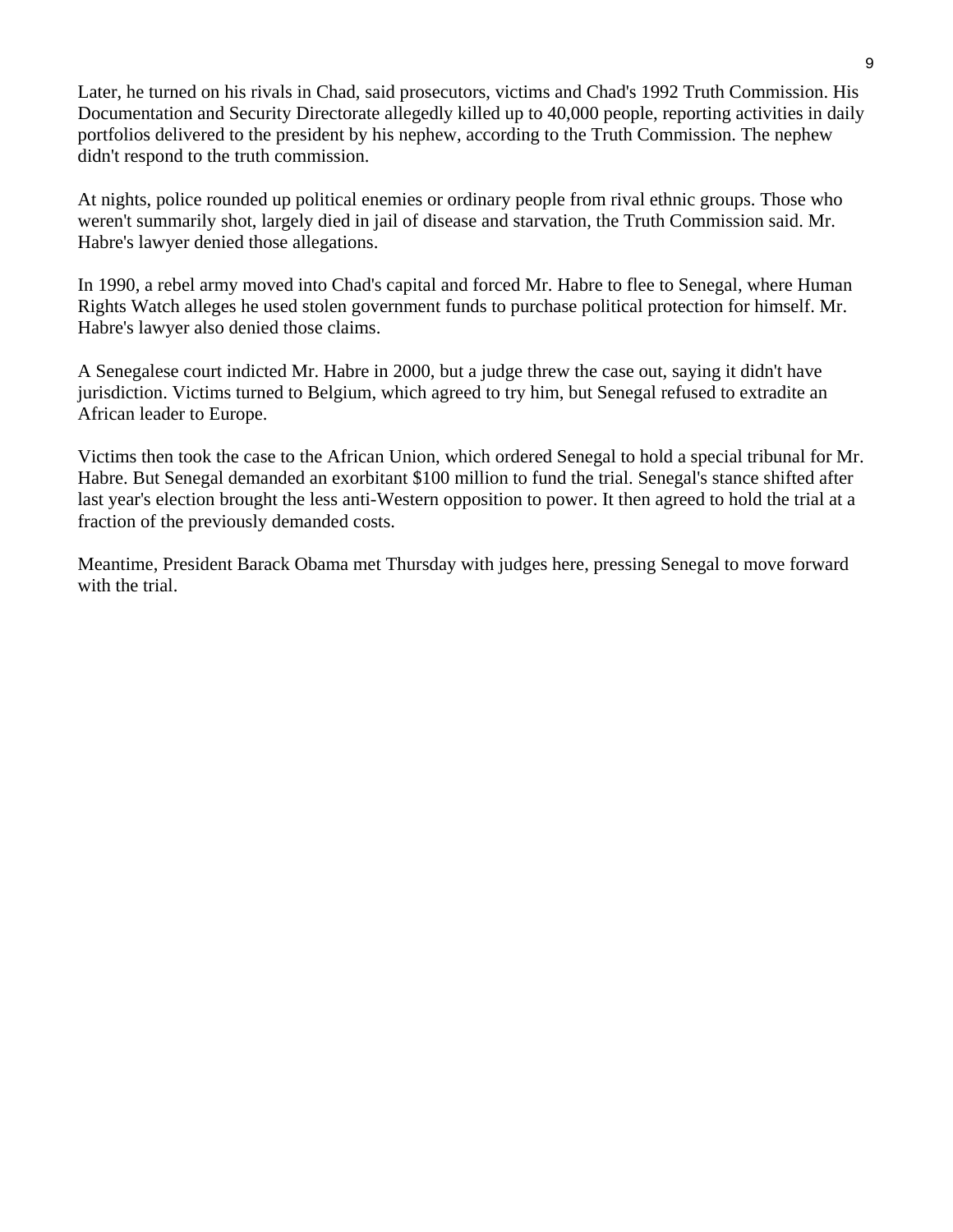#### **Remarks By President Obama and President Zuma of South Africa at Joint Press Conference**

#### -SNIP-

**President Zuma:** On the issue of justice internationally, it's a very serious matter as viewed by the African countries. As you know, there have been cases where Africa has felt we are being treated unfairly -- because we have also had discussions as to how could we deal with justice, level the playing fields. Africa is, for example, in the process of trying to initiate an interaction with the ICC to discuss specifically those kind of issues.

Our (inaudible) in our relations with the United States, our legal people, in fact, should be given an opportunity to discuss these matters at that level as to how could we bring about equal justice globally. Because it is important that we are seen in action to be treating matters of people, that they're equal before the law. There is a view in the continent that this is not done. And it may be a subjective view, but there is that view that therefore says countries that are in the leadership should have more interaction to address those matters, because they become very much important.

One of the issues that was asked, for example, was the issue of Kenya -- what is it that must happen there. How do you look at people who are charged -- in other words, who are supposed to answer questions in court, who are not yet convicted -- how do they look like before the law?

Now, we think that the saying is that you are innocent until proven guilty, right? What is the role of the people who are not knowing the law, are not sophisticated, who are given an opportunity to vote and to exercise their vote, which is within their rights, respecting their rights? And they produce a particular verdict. What do you say in terms of the law? Those are the issues we believe need to be looked at, because there are specific circumstances at some point. Because if we are able to discuss those issues and agree, it's not going to be difficult to collaborate if there people, for an example, who must appear before in court, because it would be moving from a particular kind of understanding.

It is also important to remove the perceptions that people could have about certain things. If we don't talk, we don't engage, the perceptions then become an impediment -- whether we could move forward in bringing about equal justice, respect of the law globally, so to speak. I'm just saying, from my point of view, the interaction and the deepening of relations is going to help to deal with those matters -- of course, with people who have expertise on those kind of matters. I don't think they are matters that cannot be resolved. They will be resolved through engagement. Thank you very much.

#### -SNIP-

On the issue of international justice, it's true the United States is not a signatory, but we've been very supportive of the International Criminal Court. Obviously, it is a difficult thing. We don't have a single world government. You don't have a single world police force. And yet, I think it was created and the idea of international justice was created, for those extraordinary circumstances in which you see a leader operating in ways that is so contrary to international norms and basic beliefs that we have about the dignity of people that the international community sees the need to speak and to render judgment -- in part to prevent that kind of action from taking place in the future, in part to put leaders on notice that they can't simply act with impunity simply because they control the biggest military or the biggest faction inside